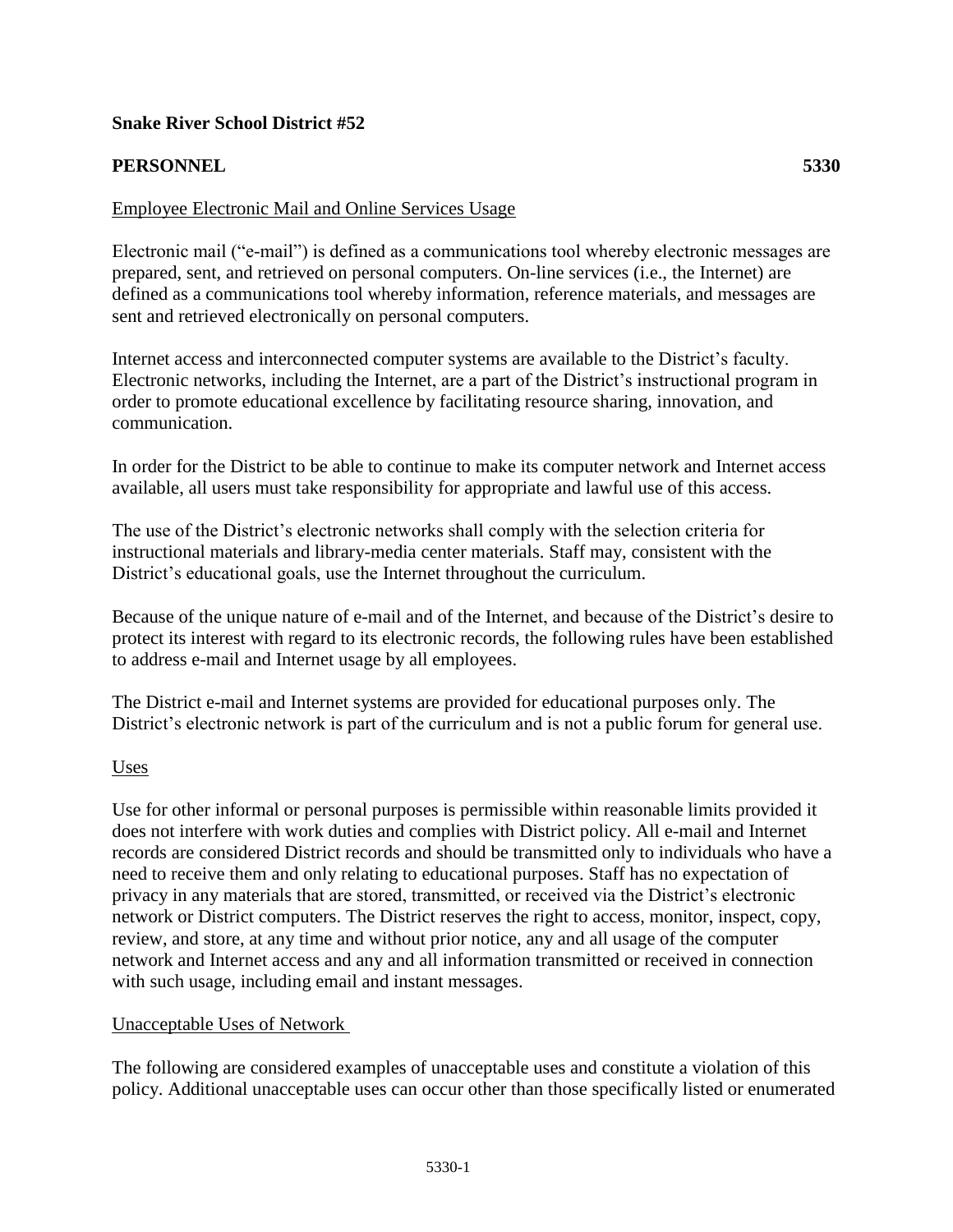### herein:

- 1. Uses that violate the law or encourage others to violate the law including local, State, or federal law; accessing information pertaining to the manufacture of weapons; intruding into the networks or computers of others; and downloading or transmitting confidential, trade secret information, or copyrighted materials;
- 2. Uses that cause harm to others or damage their property, person, or reputation, including but not limited to engaging in defamation; employing another's password or some other user identifier that misleads message recipients into believing that someone other than you is communicating; reading or sharing another person's communications or personal information; or otherwise using his or her access to the network or the Internet;
- 3. Uploading a worm, virus, other harmful form of programming or vandalism; participating in "hacking" activities or any form of unauthorized access to other computers, networks, or other information. Staff will immediately notify the school's system administrator if they have identified a possible security problem. Staff will not go looking for security problems, because this may be construed as an illegal attempt to gain access;
- 4. Uses amounting to harassment, sexual harassment, bullying, or cyber-bullying (defined as using a computer, computer system, or computer network to convey a message in any format that is intended to harm another individual);
- 5. Uses that jeopardize the security of access and of the computer network or other networks on the Internet; uses that waste District resources;
- 6. Uses that are commercial transactions, including commercial or private advertising;
- 7. The promotion of election or political campaigns, issues dealing with private or charitable organizations or foundations, ballot issues, or proselytizing in a way that presents such opinions as the view of the District;
- 8. Sending, receiving, viewing, or downloading obscene materials, materials harmful to minors, materials that depict the sexual exploitation of minors, or other inappropriate materials;
- 9. Sharing one's password with others or allowing them to use one's account;
- 10. Downloading, installing, or copying software or other files without authorization of the Superintendent or the Superintendent's designee;
- 11. Posting or sending messages anonymously or using a name other than one's own;
- 12. Attempting to access the Internet using means other than the District network while on campus or using District property;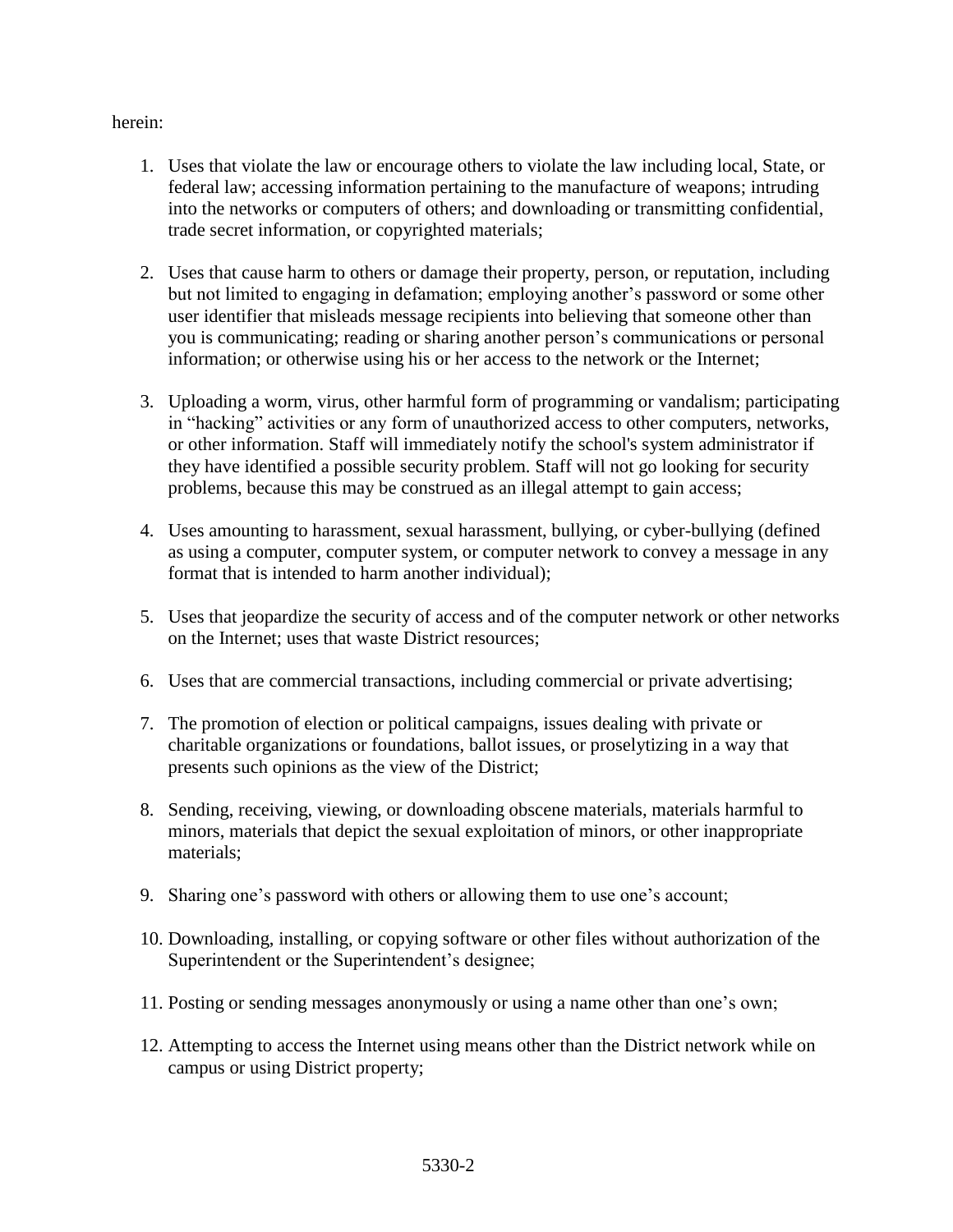- 13. Sending unsolicited messages such as advertisements, chain letters, junk mail, and jokes;
- 14. Sending e-mails that are libelous, defamatory, offensive, or obscene;
- 15. Notifying patrons or the public of the occurrence of a school election by providing anything other than factual information associated with the election – such as location, purpose, etc. Such factual information shall not promote one position over another;
- 16. Forwarding or redistributing the private message of an e-mail sender to third parties or giving the sender's e-mail address to third parties without the permission of the sender; and/or
- 17. Downloading or disseminating copyrighted or otherwise protected works without permission or license to do so.

The District Technology Director will hear staff claims that the District Internet filtering system has denied access to Internet material that is not inappropriate or within the prohibitions of District policy. The District Technology Director will determine whether these materials should be unblocked, and direct them to be unblocked when appropriate. If a staff member disagrees with the decision of the District Technology Director, they may appeal the decision to the Superintendent.

# Records

District records, including e-mail and Internet records are subject to public records requests, disclosure to law enforcement or government officials, or to other third parties through subpoena or other processes. The District may review any and all e-mail of any employee, at any time, with or without cause. Consequently, employees should always ensure that all information contained in e-mail and Internet messages is accurate, appropriate, and lawful. E-mail can be used to communicate with parents however, it is important that confidential information about a student never be transmitted via email. A letter, telephone call, or a parent conference may be more appropriate. Please be aware that student-teacher and parent-teacher communication via email is not secure and that any email can become a public record or possibly be obtained by unauthorized users. When communicating with students and parents by e-mail, employees should use their District e-mail rather than a personal e-mail account. E-mail and Internet messages by employees may not necessarily reflect the views of the District. Abuse of the e-mail or Internet systems, through excessive and/or inappropriate personal use, or use in violation of the law or District policies, will result in disciplinary action, up to and including termination of employment. E-mail messages and Internet records are to be treated like shared paper files, with the expectation that anything in them is available for review by the Superintendent.

# Privacy

While the District does not intend to regularly review employees' e-mail and Internet records, employees have no right or expectation of privacy in e-mail or the Internet, and the District may review any and all e-mail of any employee, at any time, with or without cause. Employees shall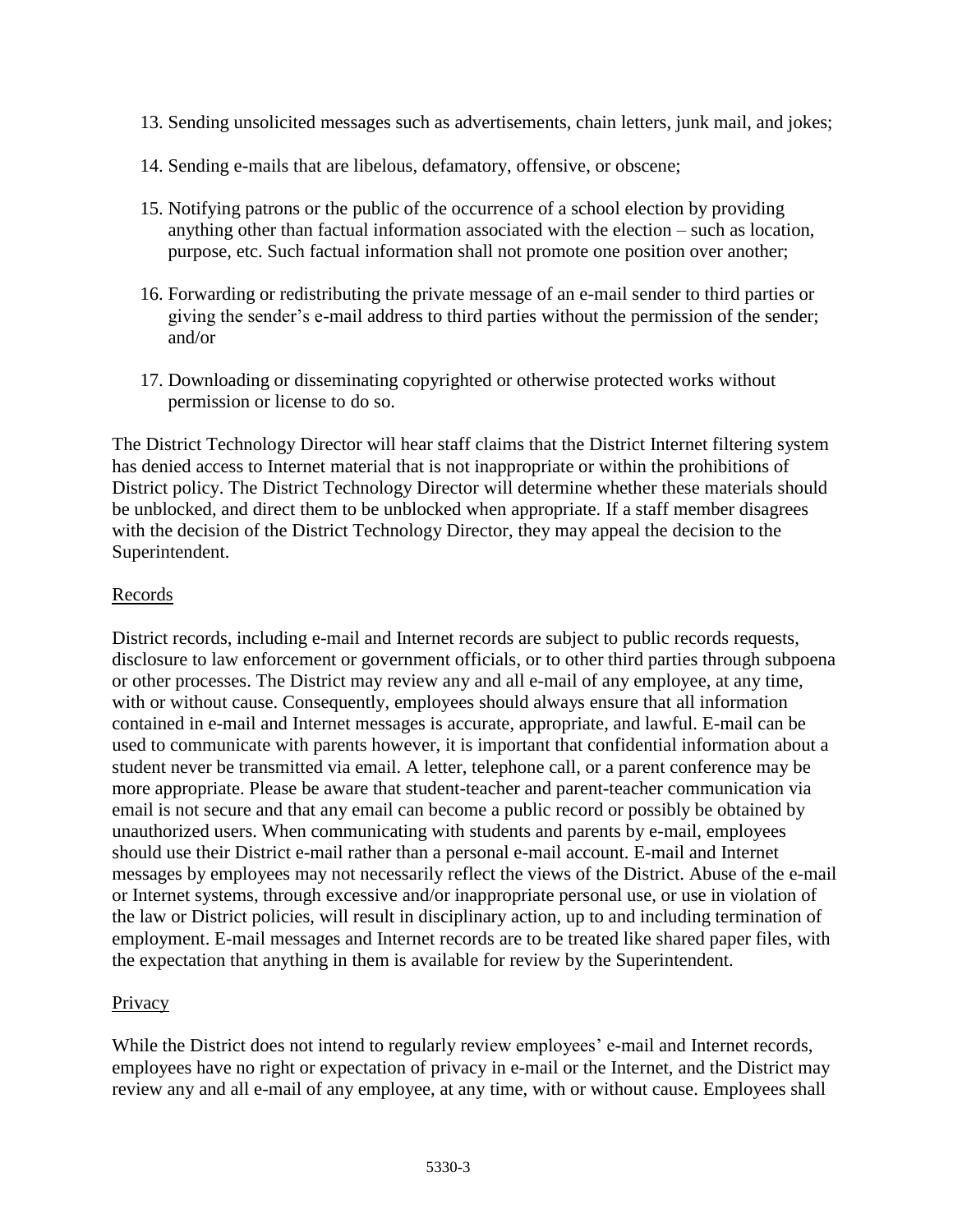not use the District's equipment, e-mail, network, software, etc. to engage in otherwise confidential communications as there is no right or expectation of privacy in any communication using District property and any such communications are subject to review by District personnel. Depending upon content, email and Internet communications may potentially be disclosed to any member of the public through a public records request. The District owns the computer, networks, and software making up the e-mail and Internet system and permit employees to use them in the performance of their duties for the District.

### Confidentiality of Student Information

Personally identifiable information concerning students may not be disclosed or used in any way on the Internet without the permission of a parent or guardian and the student or, if the student is 18 or over, the permission of the student. Staff should be aware that conduct on the District's computer and/or using the District's server may be subject to public disclosure depending upon the nature of the communication. A supervising teacher or administrator may authorize the release of directory information, as defined by law, for internal administrative purposes or approved educational projects and activities.

### Internet Access Conduct Agreements

Each staff member will be required to sign the Procedure 5330F Employee Electronic Mail and On-Line Services Use Policy Acknowledgment upon the adoption of this policy or upon hiring.

### Warranties/Indemnification

The District makes no warranties of any kind, express or implied, in connection with its provision of access to and use of its computer networks and the Internet provided under this policy. The District is not responsible for any information that may be lost, damaged, or unavailable when using the network, or for any information that is retrieved or transmitted via the Internet. The District will not be responsible for any unauthorized charges or fees resulting from access to the Internet, and any user is fully responsible to the District and shall indemnify and hold the District, its Trustees, administrators, teachers, and staff harmless from any and all loss, costs, claims, or damages resulting from such user's access to its computer network and the Internet, including but not limited to any fees or charges incurred through purchases of goods or services by the user.

### **Violations**

If any staff member violates this policy, he or she may be subject to disciplinary action. The system administrator and/or the Internet Safety Coordinator and/or the building principal will make all decisions regarding whether or not a user has violated this policy and any related rules or regulations. Actions which violate local, State, or federal law may be referred to the local law enforcement agency.